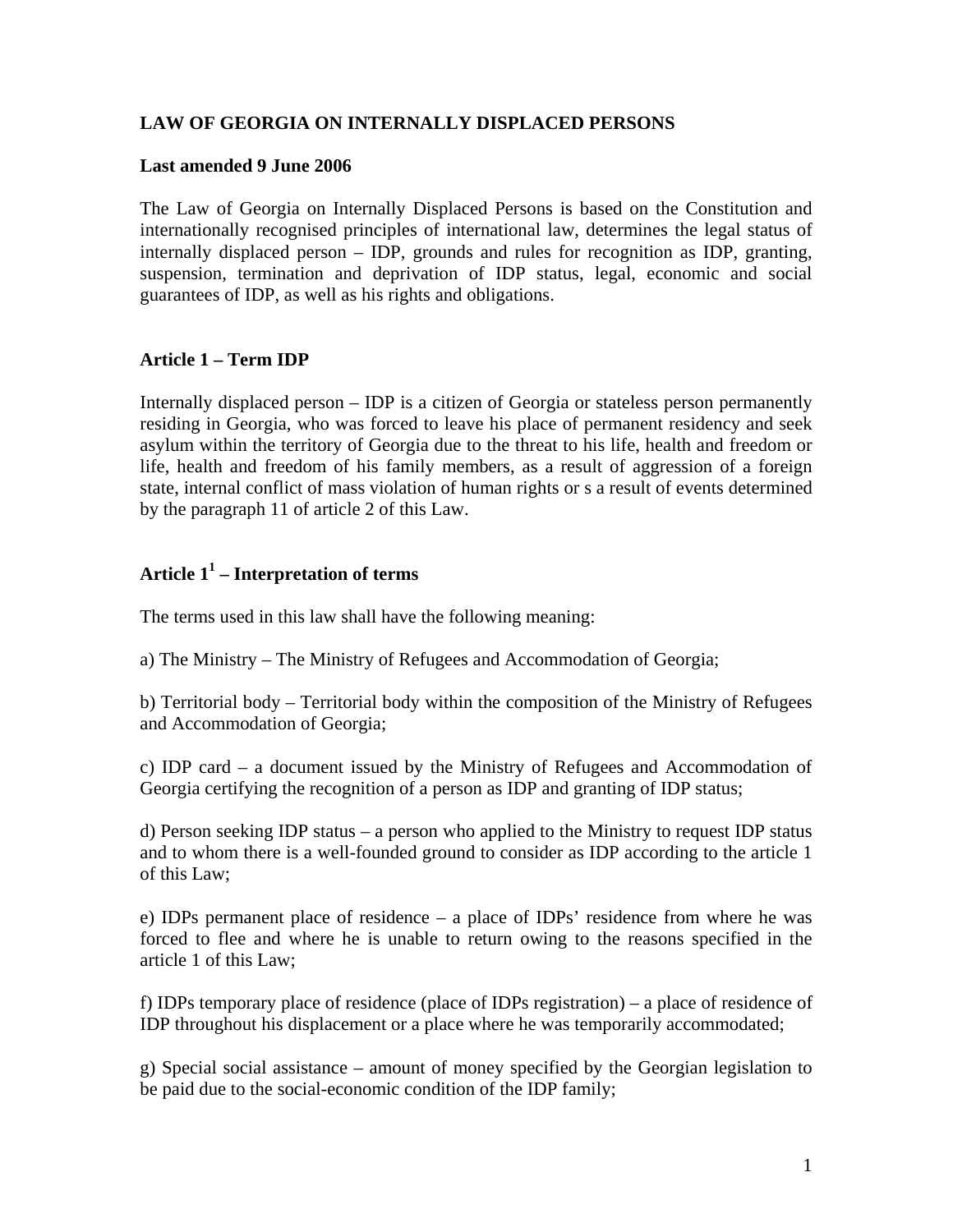h) One-time financial allowance – amount of money specified by the Georgian legislation to be paid to vulnerable IDP according to the established procedures based on his application.

i) Place of IDPs compact settlement – temporary place of IDPs residence where IDPs were accommodated in an organised manner.

j) IDP registration exercise – procedure of registration of IDPs and of the issuance of the IDP cards within the specific timeframe announced by the Ministry.

k) IDP verification exercise – procedure of verifying IDPs personal (identification) data by the Ministry.

## **Article 2. Rules of recognition as IDP and granting of IDP status**

1. A person, who owing to the reasons enumerated in article 1 of this Law, is forced to flee his place of permanent residence, shall approach the Ministry or its territorial body for recognition as IDP and granting him IDP status.

2. Territorial body shall, within 5 days from the date of receipt, forward the individual application to the Ministry regarding his recognition as IDP and granting of IDP status.

3. If a person, owing to the reasons enumerated in article 1 of this Law, was forced to leave the territory of Georgia, may approach diplomatic representation or consulate of Georgia.

4. A person may be registered as seeking IDP status if there is a well-founded ground to believe that a person may be considered as IDP on the basis of article 1 of this Law.

5. The Ministry shall, within 10 days from the date of the receipt of individual application, reach a decision on registration of a person as seeking IDP status or on denial of his registration.

6. A person registered as seeking IDP status shall be issued a notice of a person seeking IDP status.

7. The decision on recognition of an individual as seeking IDP status or on granting IDP status as well as on denial of IDP status and recognition as IDP shall be reached by the Ministry within one month from the date of the receipt of individual application.

8. A person recognised as IDP shall be issued with IDP card and a questionnaire shall be filled for him. The format of IDP card and questionnaire shall be adopted by the Ministry.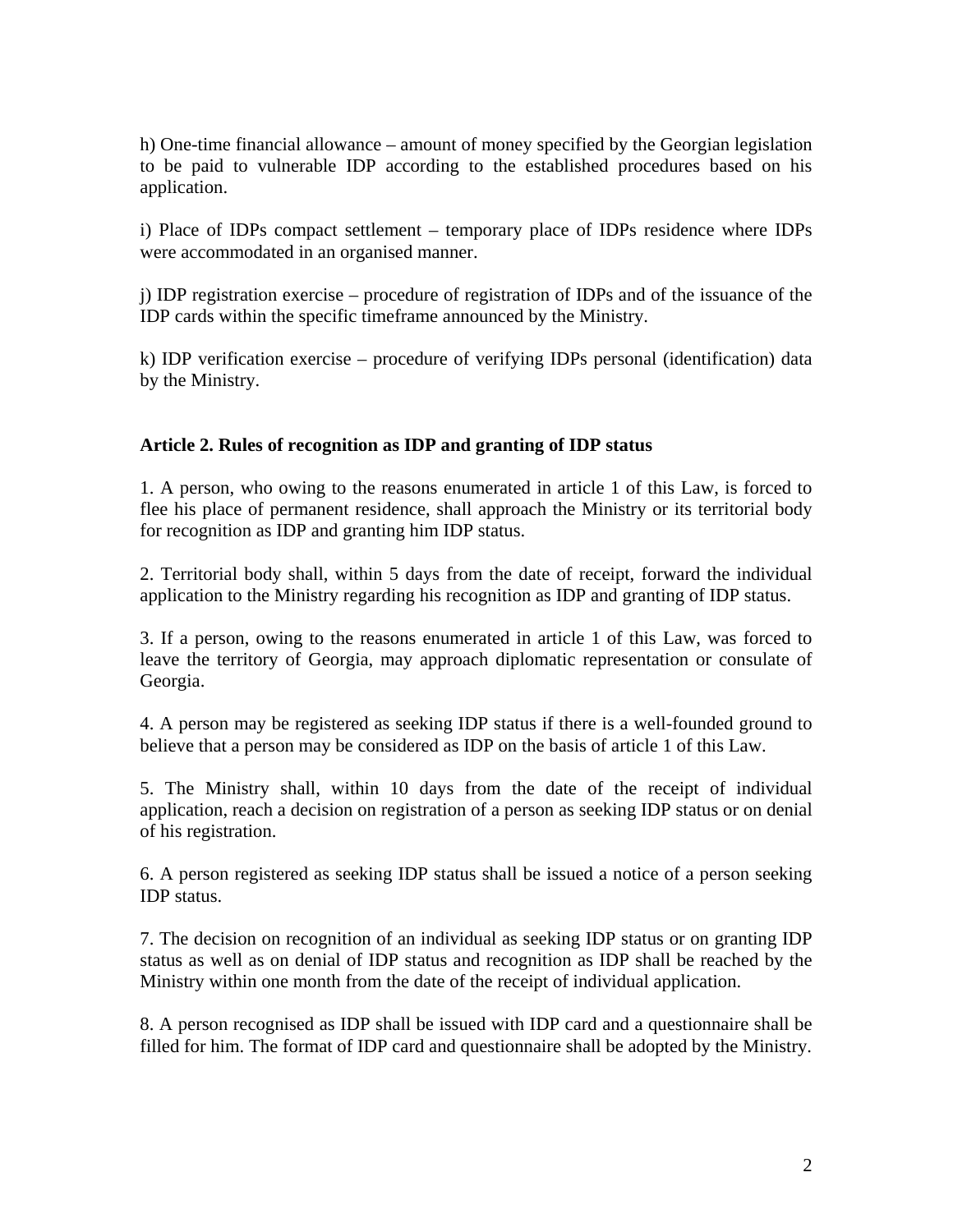9. In case of mass displacement of population as a result of events specified in article 1 of this Law, IDP status shall be granted immediately.

10. Notice of a person seeking IDP status and IDP card are valid together with personal identification card (ID).

11. In case of marriage of IDP a person's IDP status shall be retained. If both or one of the parents to a child is IDP, a child may be granted IDP status based on consent of the parents.

12. Denial of registration of a person seeking IDP status and granting IDP status by the Ministry shall be appealed before the court within one month from the date of receipt of the negative decision as provided by the Georgian legislation.

13. The procedures of recognition as IDP and of granting IDP status, as well as of registration shall be determined under this Law and in accordance with rules established by the Ministry.

## **Article 3. Rights and obligations of person seeking IDP status**

[1](#page-2-0). Para removed $<sup>1</sup>$ </sup>

[2](#page-2-1). Para removed $<sup>2</sup>$ </sup>

3. According to the norms and rules established by the legislation of Georgia, a person seeking IDP status shall have the right to:

- a) reside at a temporary place of residence;
- b) enjoy free utilities at place of compact settlement;
- c) receive other types of assistance;

<span id="page-2-2"></span>4. A person seeking IDP status shall:

- a) upon request, provide the Ministry with necessary data and information for consideration of his case in accordance with the established rule;
- b) undergo medical check-up upon the request of the healthcare institutions.

5. Para removed<sup>[3](#page-2-2)</sup>.

<span id="page-2-0"></span> $\overline{a}$ <sup>1</sup> Para 1, art 3 original version reads as follows: "Persons who apply for recognition as IDP according to article 2 of this Law shall be given a notice mentioning his place of temporary residence. They may also choose a place of temporary residence with their relatives or friends in any region of Georgia."

<span id="page-2-1"></span> $2$  Para 2, art 3 original version reads as follows: "A person who has fled the conflict recently and has received the mentioned notice enjoys the right to one-way travel to the place of his temporary residence and carry his assets in public transport free of charge".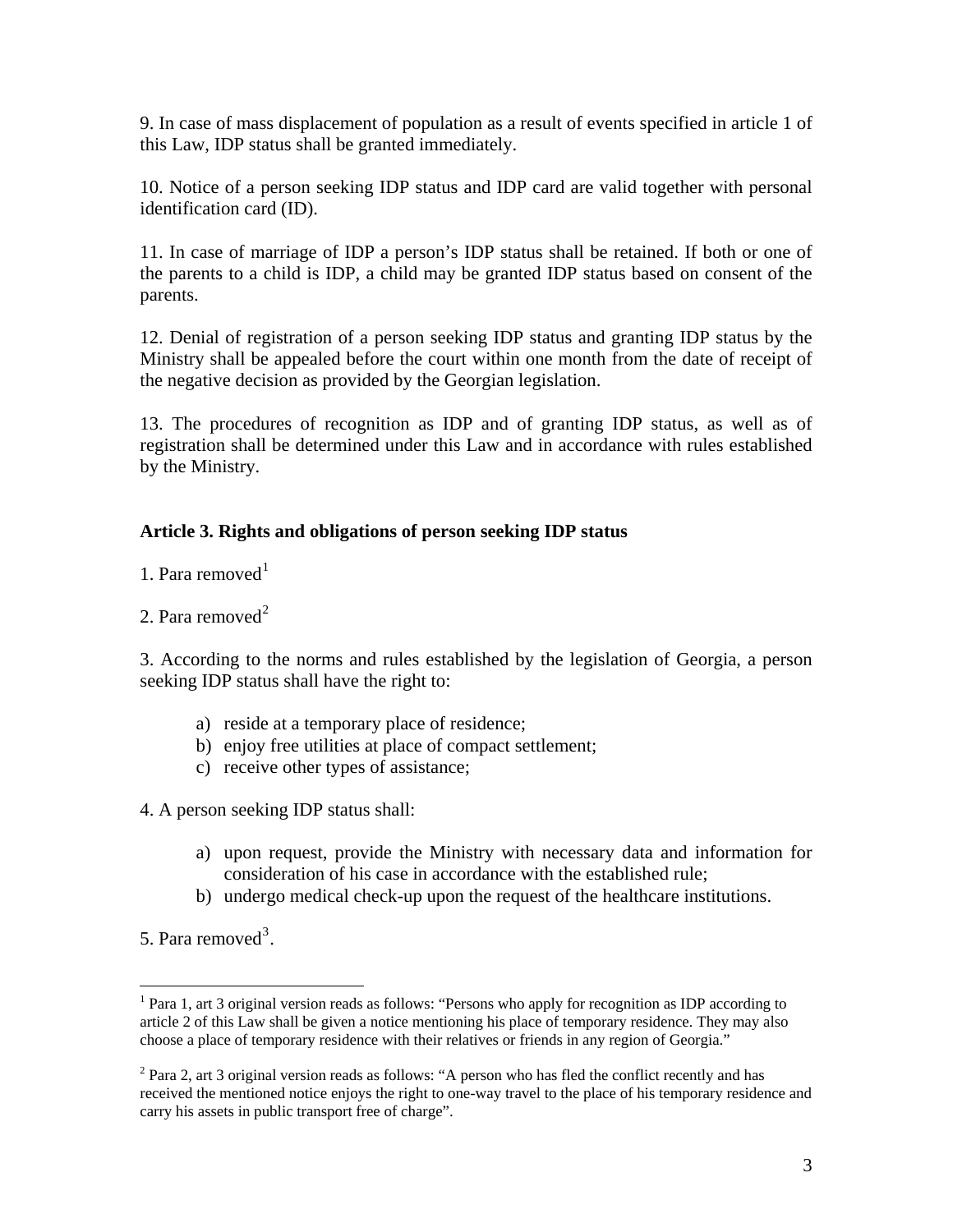## **Article 4. Rules of recognition as IDP**

Article removed<sup>[4](#page-3-0)</sup>.

## **Article 5. Guarantees of IDPs rights at their places of temporary residence**

1. IDP receives a monthly allowance.

 $1<sup>1</sup>$ . IDP is entitled to receive special social and other assistance according to the rules established by the legislation of Georgia.

2. The exercise of IDPs rights at their place of temporary residence is guaranteed by the Ministry of Refugees and Accommodation together with other executive authorities and relevant local self government bodies, who shall:

- a) assist in temporary employment according to the profession and qualification;
- b) issue allowances and other assistance according to the legislation of Georgia within their competence;
- c) State shall cover the expenses borne by the vulnerable IDPs in medical institutions according to the state standards and the established tariffs;
- d) guarantee a constitutional right of IDPs to education and free study in the public secondary educational institutions;
- e) settle the issues of retirement allowances to IDPs;
- f) help IDPs in solving their social and living problems;
- g) guarantee temporary residence and food assistance within the established norms in Georgia;
- h) agricultural land plots temporarily allocated to IDPs for cultivation shall be exempt from the land taxes;
- i) engage in search operations of graves of the dead and of the missing IDPs in the region as a result of mass human rights violations;
- j) assist IDPs in returning to the place of permanent residence once the reasons set forth in article 1 of this Law cease to exist;

#### <span id="page-3-0"></span>**"Article 4. The procedure for recognition a person as IDP**

- 1. The decision on recognition of a person as IDP shall be reached by the Ministry of Refugees and Accommodation within the period of one month.
- 2. A person recognised as IDP shall be given a notice, the format of which is established by the Ministry of Refugees and Accommodation.
- 3. The data on the minor family members of IDPs shall be inserted in the passport of one of the parents.
- 4. Refusal of the Ministry of Refugees and Accommodation on the status of IDP may be referred to the court according to the legislation of Georgia.
- 5. Until the trial, a person who applied for IDP status, shall enjoy the rights and obligations set forth in the article 3 of this Law."

<sup>&</sup>lt;sup>2</sup><br>3  $3$  Para 5, art 3, original version reads as follows: "In case of negative decision of the Ministry of Refugees and Accommodation on the registration as IDP, he may appeal to the court within one month from the date of refusal".

<sup>4</sup> Original text of article 4 reads as follows: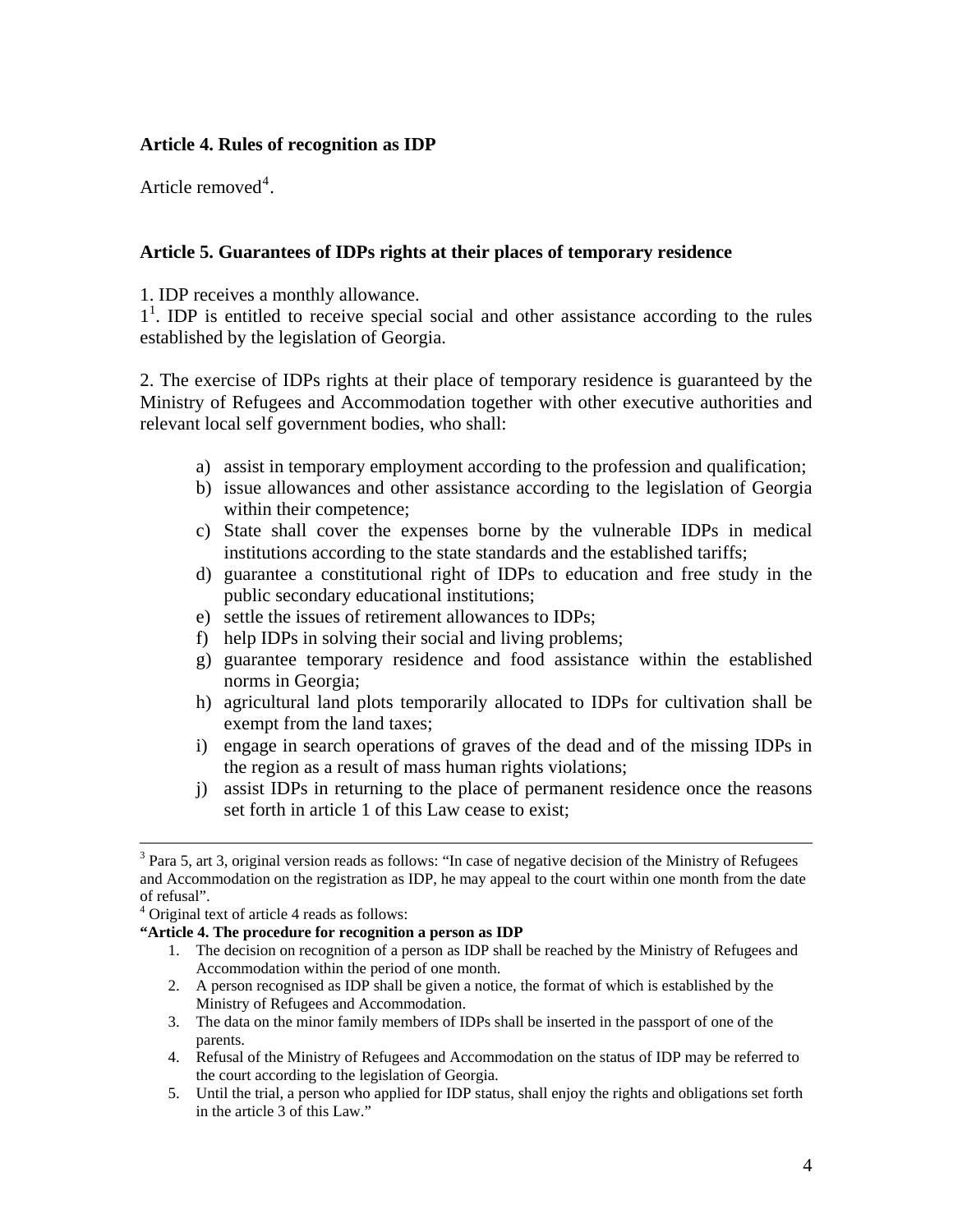- k) guarantee place of temporary residence and emergency aid within the territory of Georgia;
- l) in case of death of IDP, bear the burial expenses from the local budget in the area of IDP's place of temporary settlement.

3. State shall secure IDPs space of temporary residence. The Ministry shall accommodate IDPs through State bodies and bodies of local self-government (administration) within the limits of space allocated for IDPs temporarily.

4. Housing disputes shall be settled through the court procedure. Therefore, before the restoration of Georgia's jurisdiction on the respective part of the territory of Georgia, IDPs shall not be expelled from their places of temporary residence unless:

- a) a written agreement has been reached with IDP;
- b) respective space of residence is allocated where IDPs living conditions may be worsening;
- c) force major or other catastrophes take place, which entails specific compensation and is regulated according to the general rules;
- d) space is occupied illegally in violation of the law.

5. The grounds for the termination of the monthly allowances are:

- a) Voluntary receipt of the special social assistance by the families below the poverty line;
- b) Termination of the IDP status;
- c) Written refusal of an IDPto receive an assistance.

6. Allowance shall be reinstated in case of circumstances of article 5 paragraph 5 is exhausted, on the basis of the personal application and submitting the necessary documentation.

## **Article 51 – Grounds of suspension of the monthly allowance:**

- 1. The grounds of suspension of the monthly allowance are:
- a) Leave the territory of Georgia more than two months;
- b) Suspension of the IDP status;

2. Allowance is reinstated in case of circumstances as of paragraph 1 is exhausted, on the basis of the personal application and submitting the necessary documentation.

# **Article 52 – Obligations of IDP**

IDP is obliged to: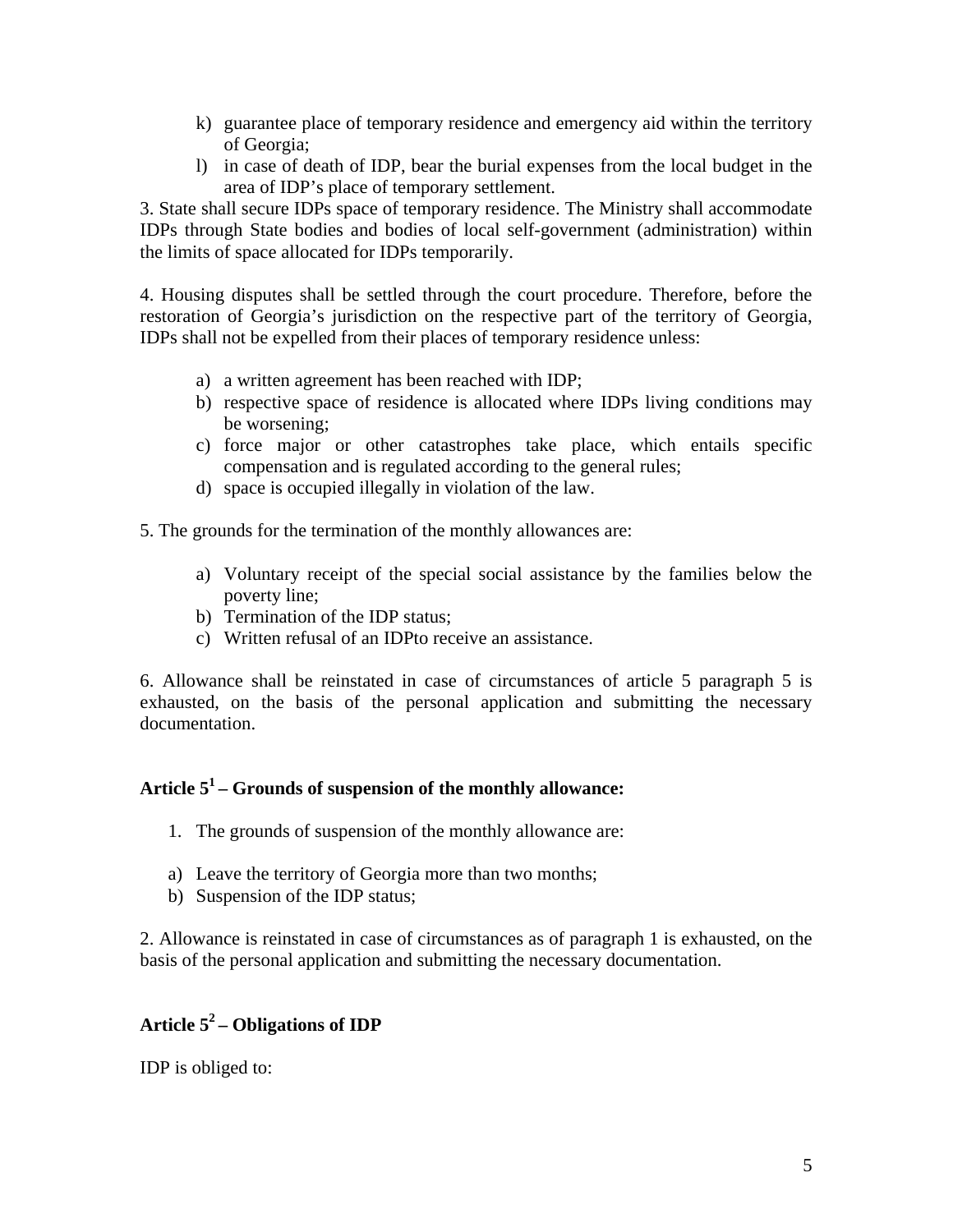a) Inform the Ministry of changing his temporary place of residence within the period of one month;

- b) Undergo registration within the timeframe announced by the Ministry in advance.
- c) Inform the Ministry in advance in case of the leaving the territory of Georgia for more than two months;
- d) Inform the ministry within the period of ten days in case of securing employment.

#### **Article 6 – Suspension, loss and deprivation of IDP status**

Grounds of suspension, termination, deprivation and reinstating of IDP status

1. IDP status may be suspended if a person:

a) failed to undergo registration according to this law within the timeframe announced by the Ministry;

b) accuracy of supporting documents for granting of IDP status shall be established:

c) has registered in several regions simultaneously.

2. IDP status shall be reinstated if the grounds for its suspension cease to exist.

3. IDP status shall be terminated if:

- a) a status is terminated at IDPs personal application;
- b) grounds under the article 1 of this law cease to exist at a place of IDPs permanent place of residence and the Georgian jurisdiction is restored on the respective part of the territory of Georgia;
- c) obtained citizenship of another country;
- d) left the territory of Georgia for permanent residence;
- e) court recognised him missing or dead;
- f) died.

4. A person shall be deprived of IDP status if he obtained it through presenting forged documents and information or in violation of the requirements of this law.

5. The decisions on suspension, termination, deprivation and reinstating of IDP status shall be reached by the Ministry.

6. Any disputes arising from the suspension, termination, deprivation and reinstating of IDP status shall be decided by the court.

7. IDP status of a person may be reinstated if a court annulled decision thereof as set forth in the paragraph 3, sub-paragraph "e" of this article.

## **Article 7. State guarantees for rehabilitation of displaced persons at places of their permanent residence**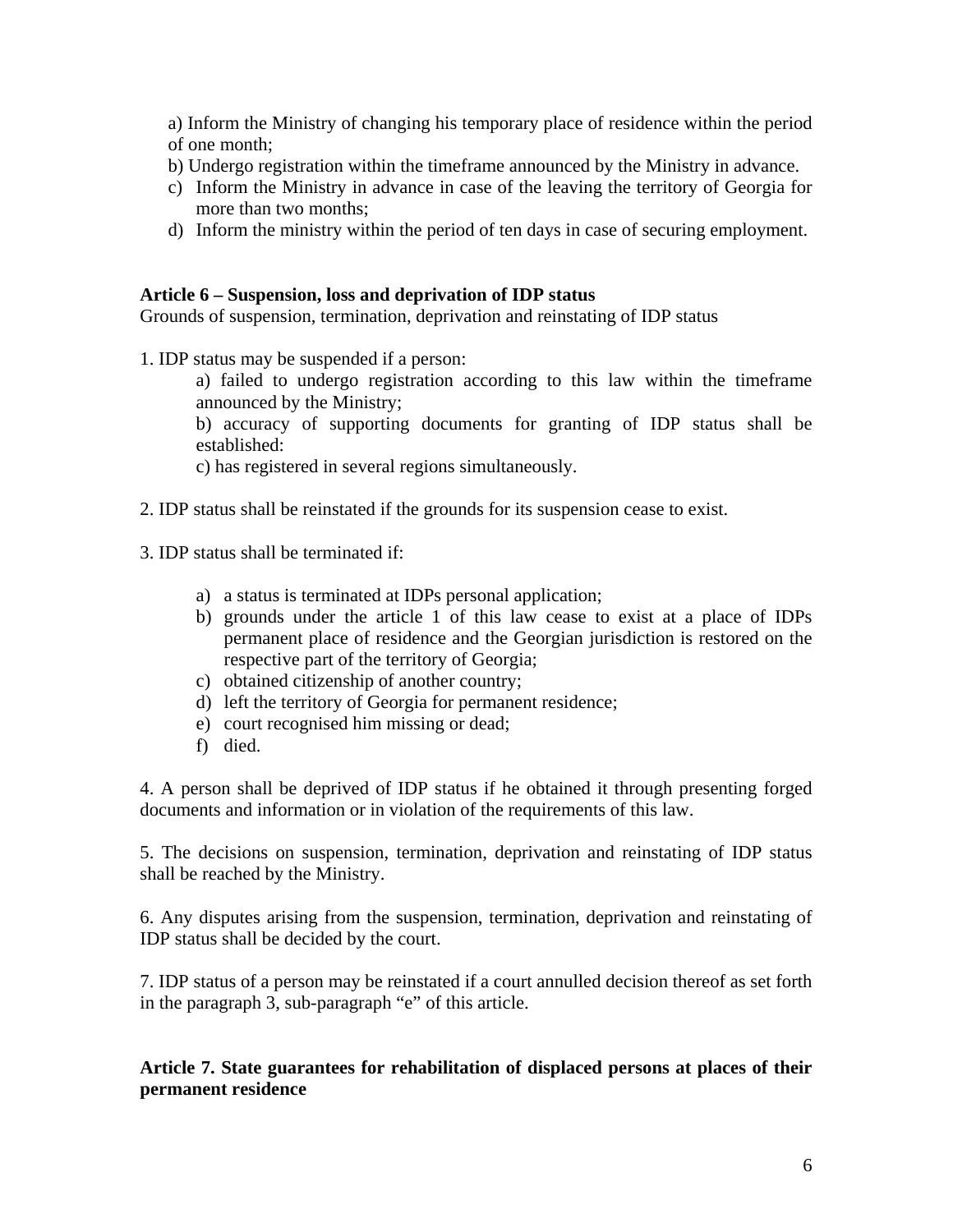1. If IDP after elimination of the reasons enumerated in article 1 of this law returns to his place of permanent residence:

- a) the relevant bodies of executive authorities and local self-government, including the Ministry of Refugees and Accommodation shall secure the exercise of their constitutional rights, shall create necessary social-economic living conditions for the safety at their places of permanent residence; to return to displaced persons their legal heritage, the personal assets, including house and the land in the present condition; the compensation of damage, after estimation of its amount, shall be processed by the local self-government bodies according to the rules established by the government, and to guarantee the return and rehabilitation of the damaged apartment to a citizen.
- b) The amount of damage and the rules of payment of compensations shall be established by the relevant bodies of the executive authorities.
- c) Para removed.
- d) Para removed.

### **Article 8. Organising the IDP assistance**

The issues of settlement, registration, social and other assistance shall be settled by the Ministry within its competence together with relevant executive and local selfgovernment bodies.

### **Article 9. Guarantees of IDPs rights**

1. The rights of IDPs is protected by the State.

2. Any illegal action of the authorities may be appealed to the higher authorities or to the court according to the legislation.

3. Any IDP, if termination of his employment record is connected to his displacement, shall retain employment record irrespective of his current employment status.

### **Article 10. Financial resources for IDP assistance**

1. Under this law, financial expenses to IDPs shall be borne by the State and local budgets.

2. Additional financial sources are reserve budget funds, donations from private individuals or legal entities and financial assistance rendered by other governments and international organizations.